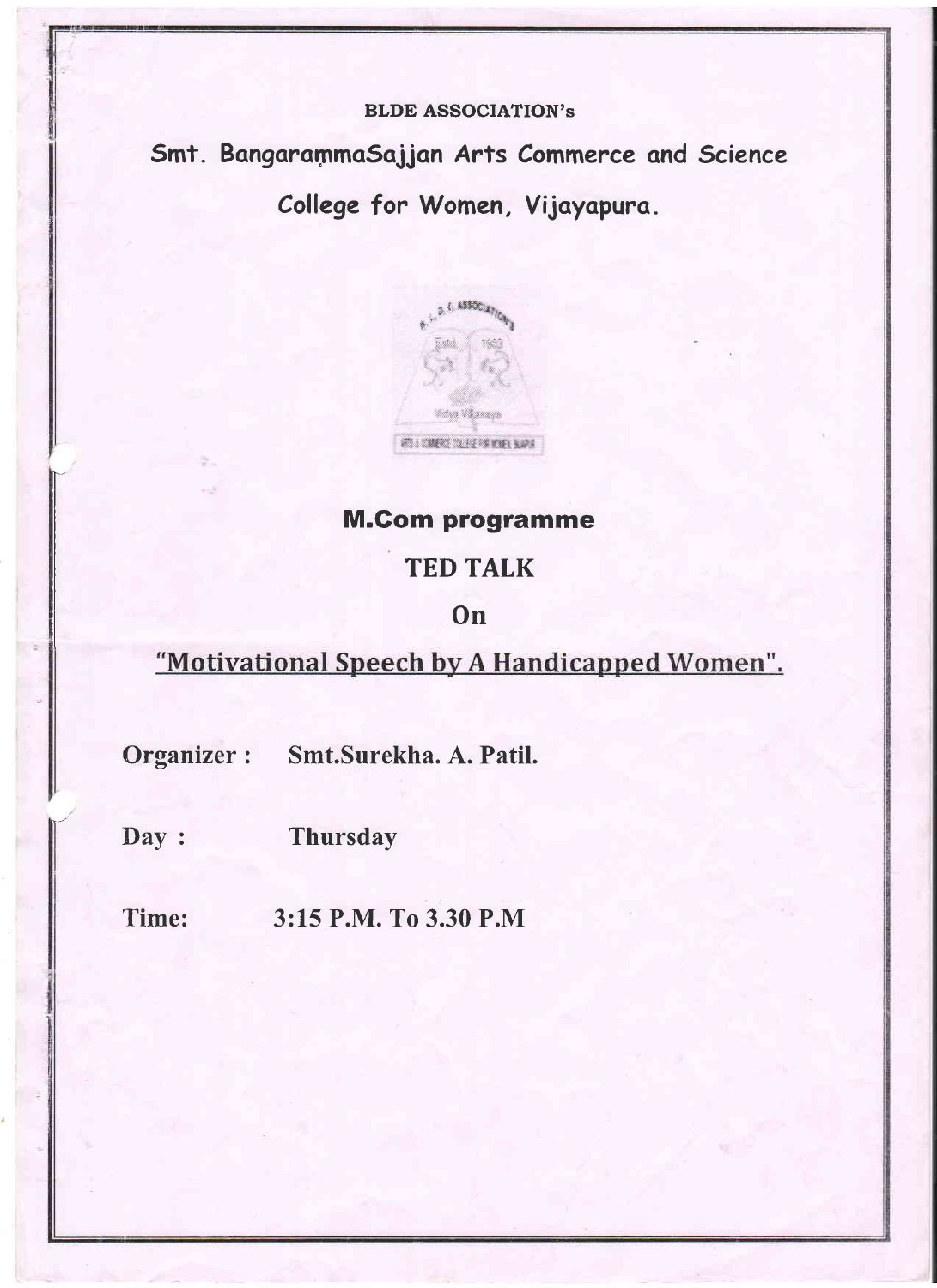# **Index**

| SL.No      | Document                                    | Page No   |
|------------|---------------------------------------------|-----------|
|            | Topic                                       |           |
| $\sqrt{2}$ | Report on Ted-Talk                          |           |
| 3          | Ted-Talk Photos                             | $3 - 5$   |
|            | <b>Students and Teacher Attendance list</b> | $20 - 10$ |

HOD

Head of the Department M. Com. Programme **BLDE** Association's Smt. Bangaramma Sajjan Arte & VIJAYAPUR-500101.

interest **IQAC** Coordinator

Principal Principal. M Com. Prog. : ... DE Associationis ngaramma Saljan Arts & The College for Women,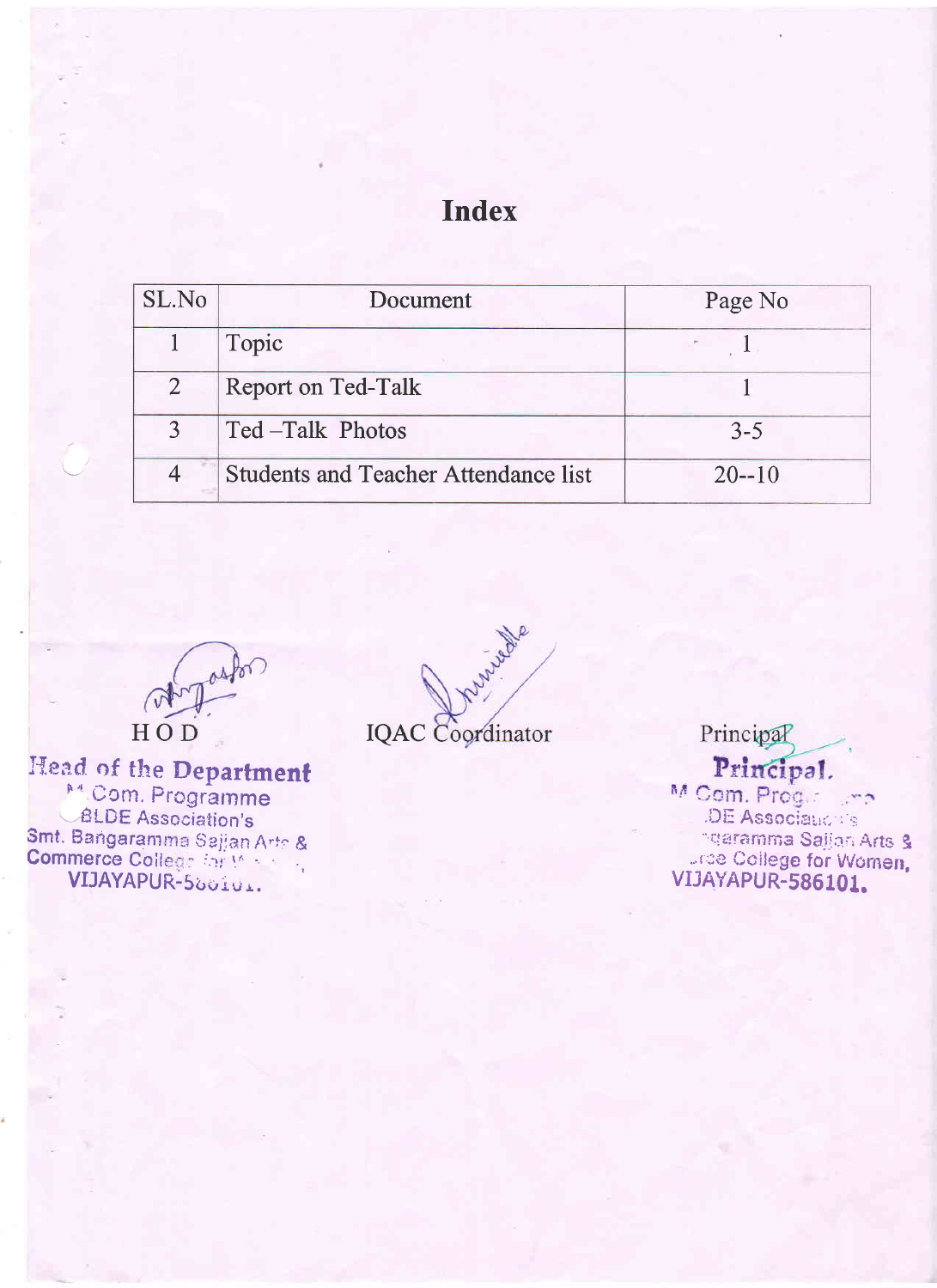## Name of College: B.I.D.E A's Smt. BangarammaSajjan, Arts and Commerce College for Women, Vijayapur -586101

#### M.Com Programme

Date: 18 February 2021 Time: 3:15 am to 3: 30 am.

# Name of the Activity: - TED TALK on "Motivational Speech by A Handicapped Women"

## No. of students attended-20Class-M.Com I <sup>st</sup> and III<sup>rd</sup> semester

#### Report on TED TALK

Under IQAC Initiative the Department of M.Com Programme Organized a Ted Talk on Success story of muniba Mazari. She born on March 1987 also known as Iron lady of Pakistan .She is a activists , anchor artists , Model singer and motivational speaker.

Mazari is also Pakistan's first model and anchor who uses a wheelchair. She uses <sup>a</sup>wheelchair due to injuries sustained in a car accident at the age of 21, She became the National Ambassador for UN Women Pakistan after being shortlisted in the 100 Inspirational Women of 2015 by BBC.

Dr.S.J.Pawar Principal , Dr.R.M.Mirdhe IQAC co-ordinator along with 10 staff and 20 students of M.Com I III &BCA III and V semester attended the Ted- Talk.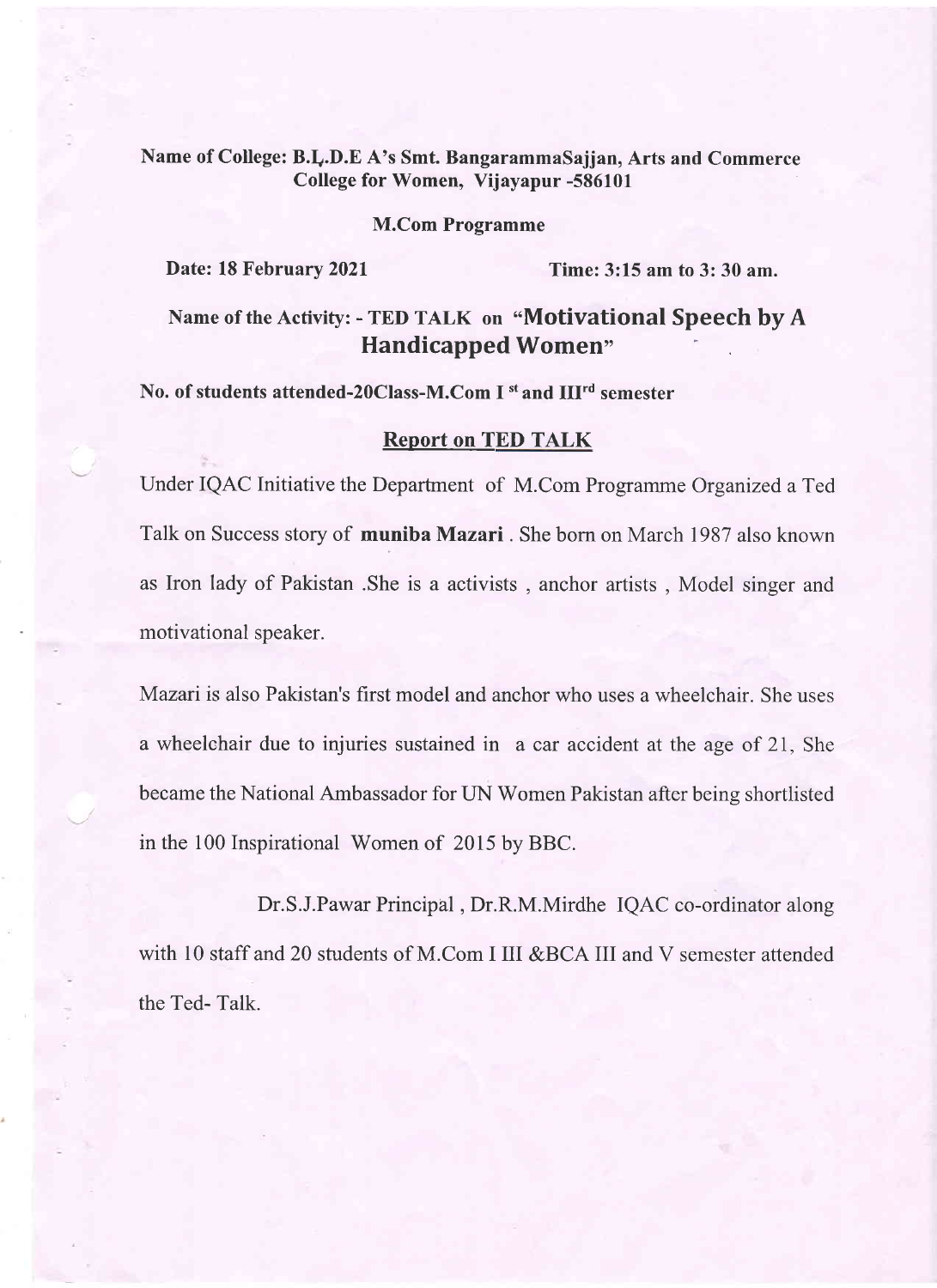



e.b

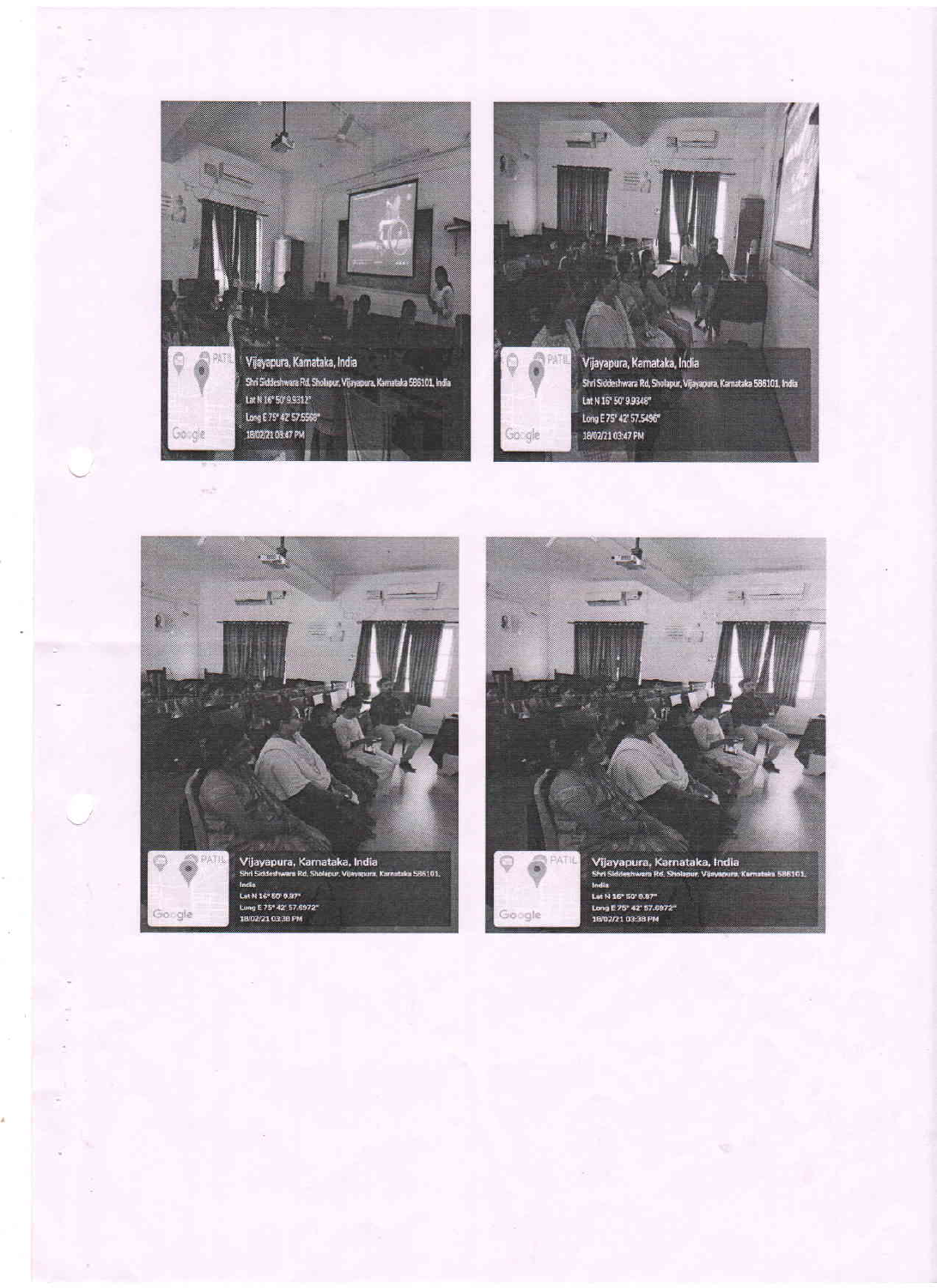





Google

Google

**The State** 

Shri Siddeshwara Rd, Sholopur, Vijayapura, Kamatoks 596101, India Let N 16" 50' 9.9348" Long E 75° 42' 57.5496° 18/02/21 03:47 PM

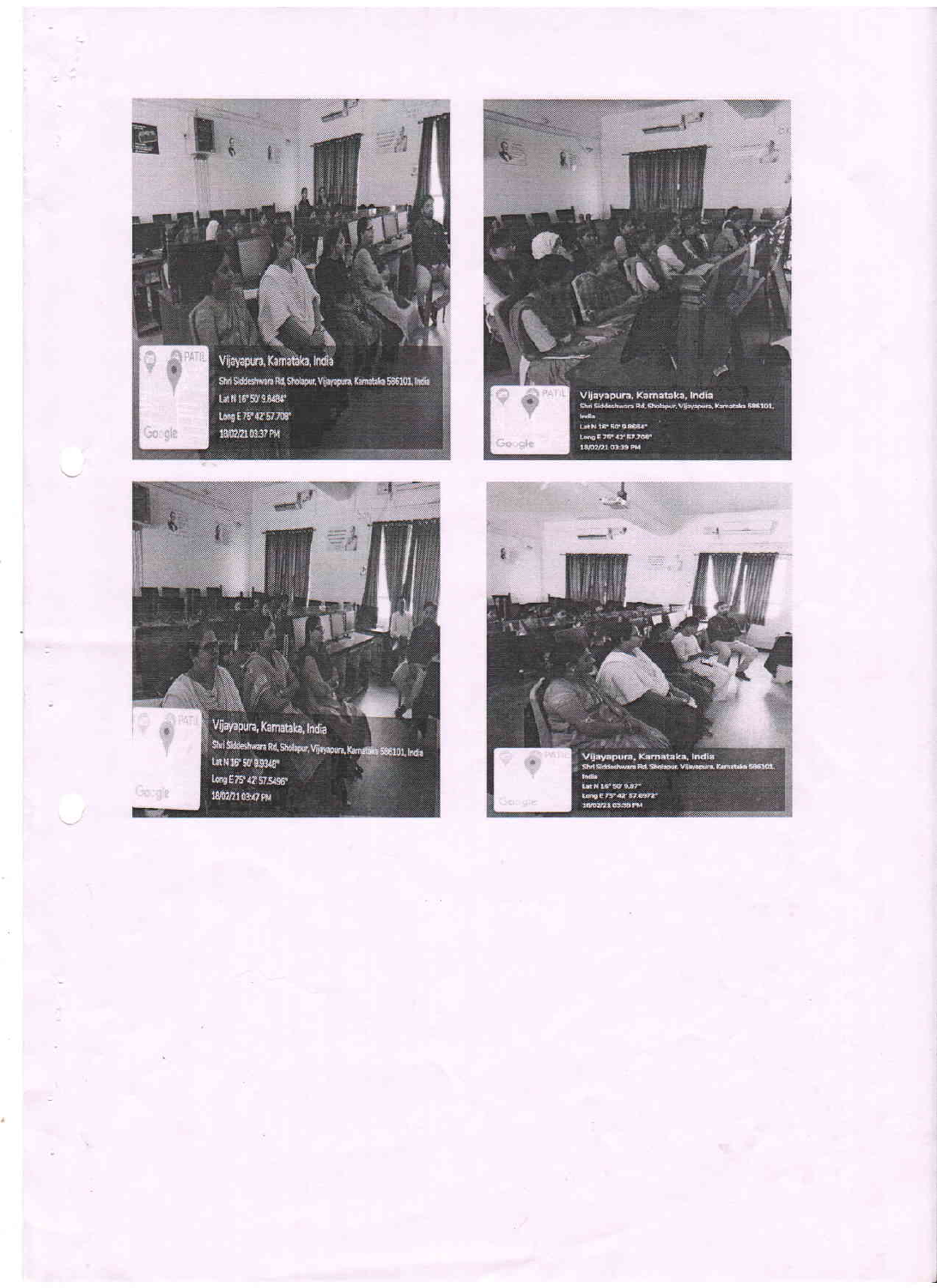#### **B.L.D.E. Association's**



Smt. Bangaramma Sajjan, Arts , Commerce and Science college for women, Vijayapur -586101

\* Re-Accredited at the "A" Grade with CGPA 3.10 by NAAC

Affiliated to Akkamahadevi Women's University, Vijayapur Email: bldeaaccwb@rediffmail.com

website: www.bldeasbswc.ac.in Ph: 08352-253324

| SL. No | <b>Name of the Students</b>              | Roll No. | <b>Class</b>                 | Sign                   |
|--------|------------------------------------------|----------|------------------------------|------------------------|
| 1.     | Solapies<br>lclmula                      |          | $M$ com $\overline{M}$       |                        |
| 2.     | Gutaloud<br>shushma                      |          | $M$ Com $\pi$ <sup>yq</sup>  | S. G. Cuycgand         |
| 3.     | Shambhavis Gani                          |          | M Com M <sup>T</sup>         | $\widetilde{\text{C}}$ |
| 4.     | Sondur<br>$bh$ , $G1$                    |          | M.Compre                     |                        |
| 5.     | A. R.<br>$p_{00}$ ja                     |          | $M$ .com $\overline{111}$    |                        |
| 6.     | Χα<br>mundas                             |          | m.commid                     |                        |
| 7.     | Sumitra B. Chimma109;                    |          | $M$ . $CDM$ $W^{3d}$         | $sumP + \alpha$ .      |
| 8.     | Chandronala B. Agarem                    |          | χú                           | C.B.Aqero              |
| 9.     | larmi s. budantt:                        |          | MCOMEN                       | C. S.<br>k.            |
| 10.    | Savíta<br>Kajaput                        |          | M. comInd                    | FAR                    |
| 11.    | $Prec1$ :<br>KOKOTOOU                    |          | MCOMID70                     |                        |
| 12.    | <u>8 Hadimani</u><br>$Savity + \gamma_1$ |          | MCOM IST                     |                        |
| 13.    | Swati<br>Chavan                          |          | $M.$ com $\overline{W}^{1d}$ | Chavan                 |
| 14.    | Bhoura mma. S. chandakavat               |          | $MLO$ $M24$                  | $\bigcirc$             |
| 15.    | Suvarna<br>$\rho$ vanaleft $\mu$ .       |          | $MCOMP^{54}$                 | SPrandleman            |
| 16.    | Akshata S. Birador.                      |          | MCOMIN 20                    |                        |
| 17.    | Cudiva<br>Surresa                        |          | MCOMIA                       |                        |
| 18.    | Bizadar                                  |          | WCCM2 <sub>74</sub>          |                        |
| 19.    | Samseen Kolonan, S. Donvest              |          | M.G                          |                        |
| 20.    | Kozmeen. Y. Tikotikal                    |          | MComEN                       |                        |
| 21.    |                                          |          |                              |                        |
| 22.    |                                          |          |                              |                        |
| 23.    |                                          |          |                              |                        |
| 24.    |                                          |          |                              |                        |
| 25.    |                                          |          |                              |                        |
| 26.    |                                          |          |                              |                        |
| 27.    |                                          |          |                              |                        |
| 28.    |                                          |          |                              |                        |
| 29.    |                                          |          |                              |                        |
| 30.    |                                          |          |                              |                        |
| 31.    |                                          |          |                              |                        |
| 32.    |                                          |          |                              |                        |